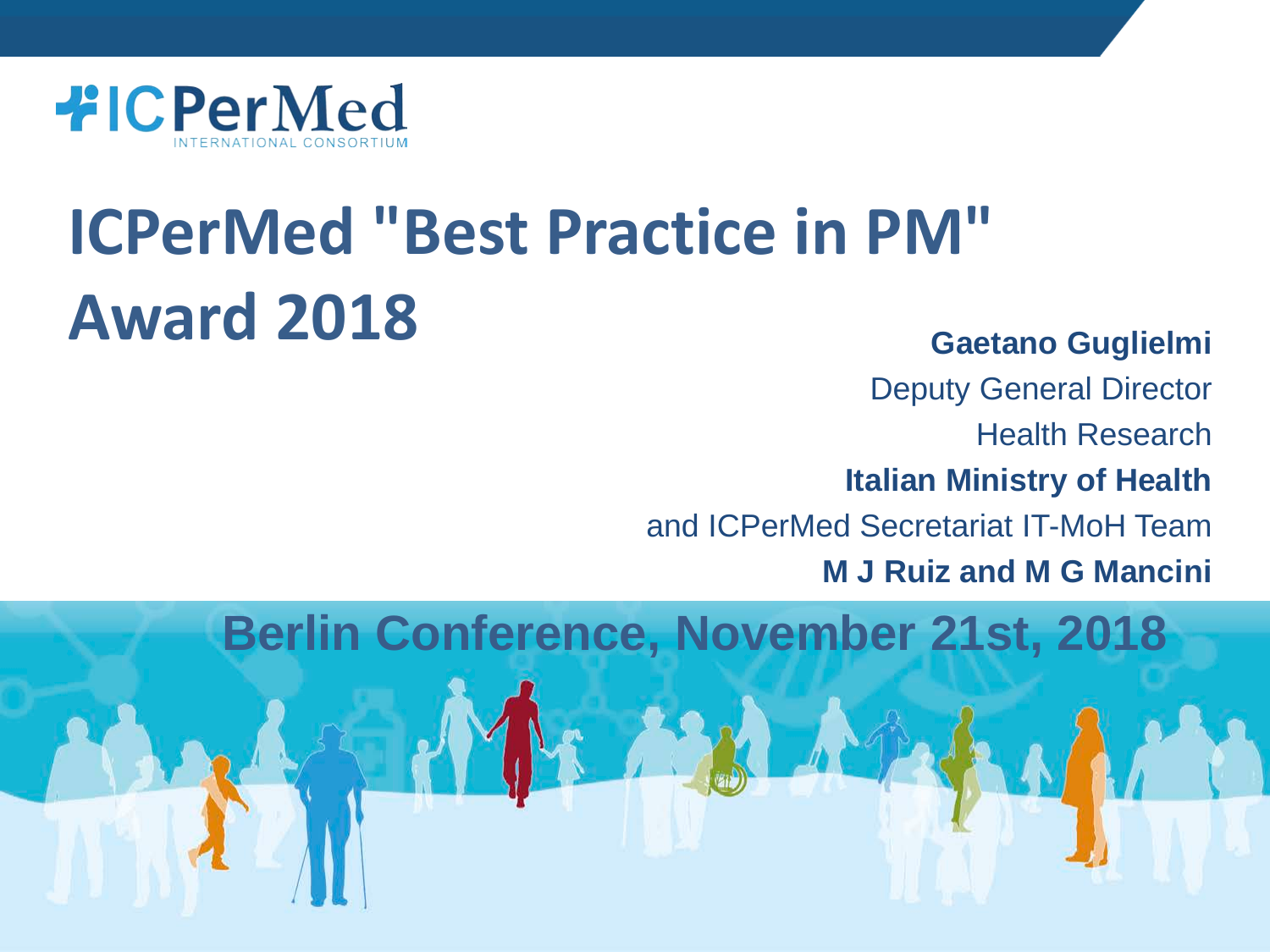

#### **ICPerMed "Best Practice in PM" Award 2018**

- **Launched** on January 19th 2018. Deadline 2nd March 2018
- **Aims:** to recognize, encourage, promote and disseminate outstanding examples of Best Practices.
- **Eligibility:** only applicants from ICPerMed partner countries Published scientific papers and/or developed Best PM Practice strategies between January 1st, 2016 and December 31st, 2017
- Authors have been invited to the **ICPerMed Berlin Conference 2018 and will present their results during today plenary session.** They will receive a nonmonetary support in disseminating the respective project to the scientific community and the general public.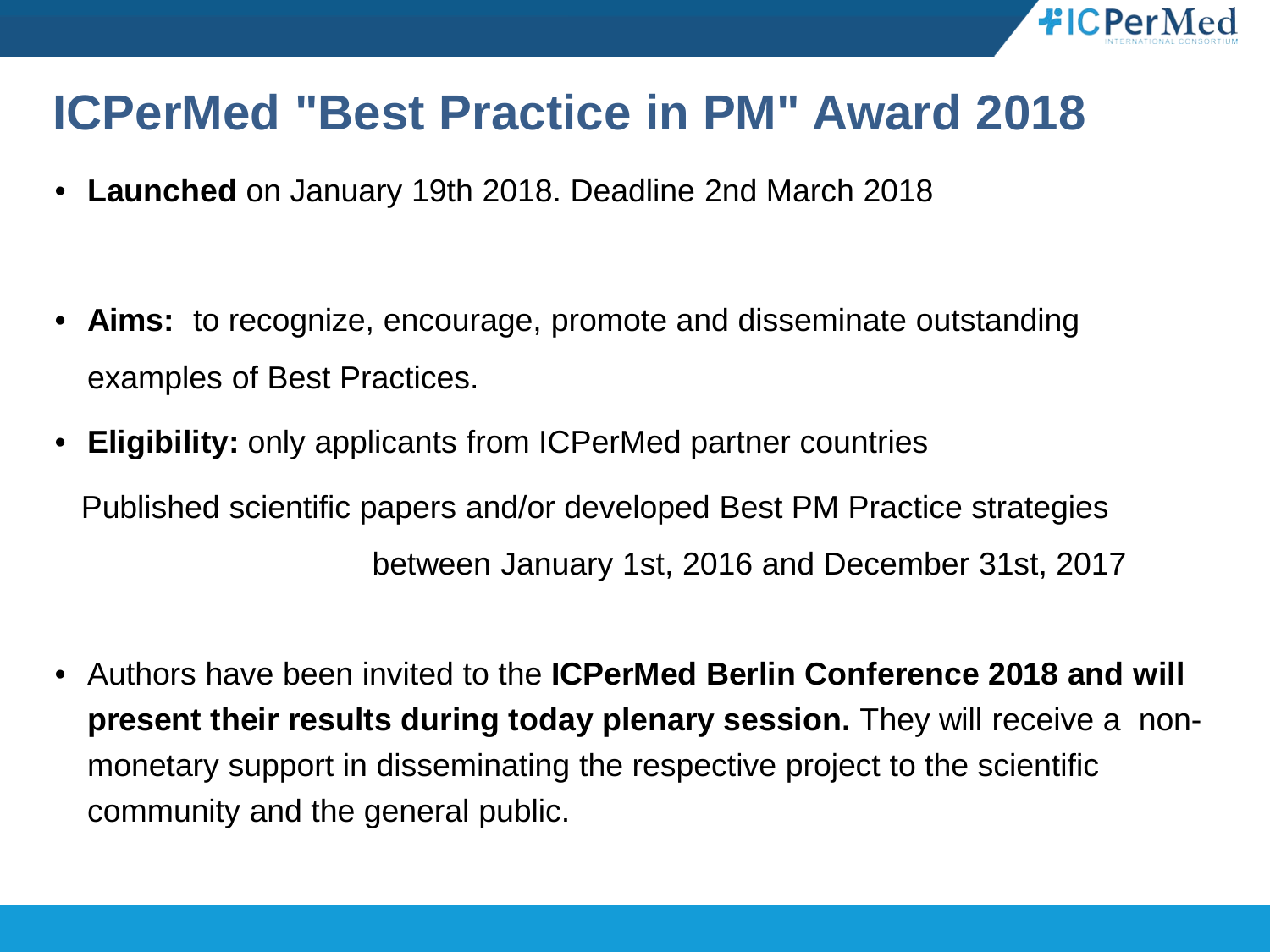

#### **Main Topic and format:**

- The applications received covers one or more than one of the three defined formats:
- 1**. Scientific paper** focused on novel approaches for the implementation of PM
- 2. **Training programmes** for health personnel, increasing the level of awareness on the potential of PM
- 3. **Examples for interdisciplinary or intersectoral groups of collaboration** (governmental and nongovernmental organizations, academic management, medical research and Health Care), for the implementation of PM, including Ethical, Legal and Social Issues (ELSI) activities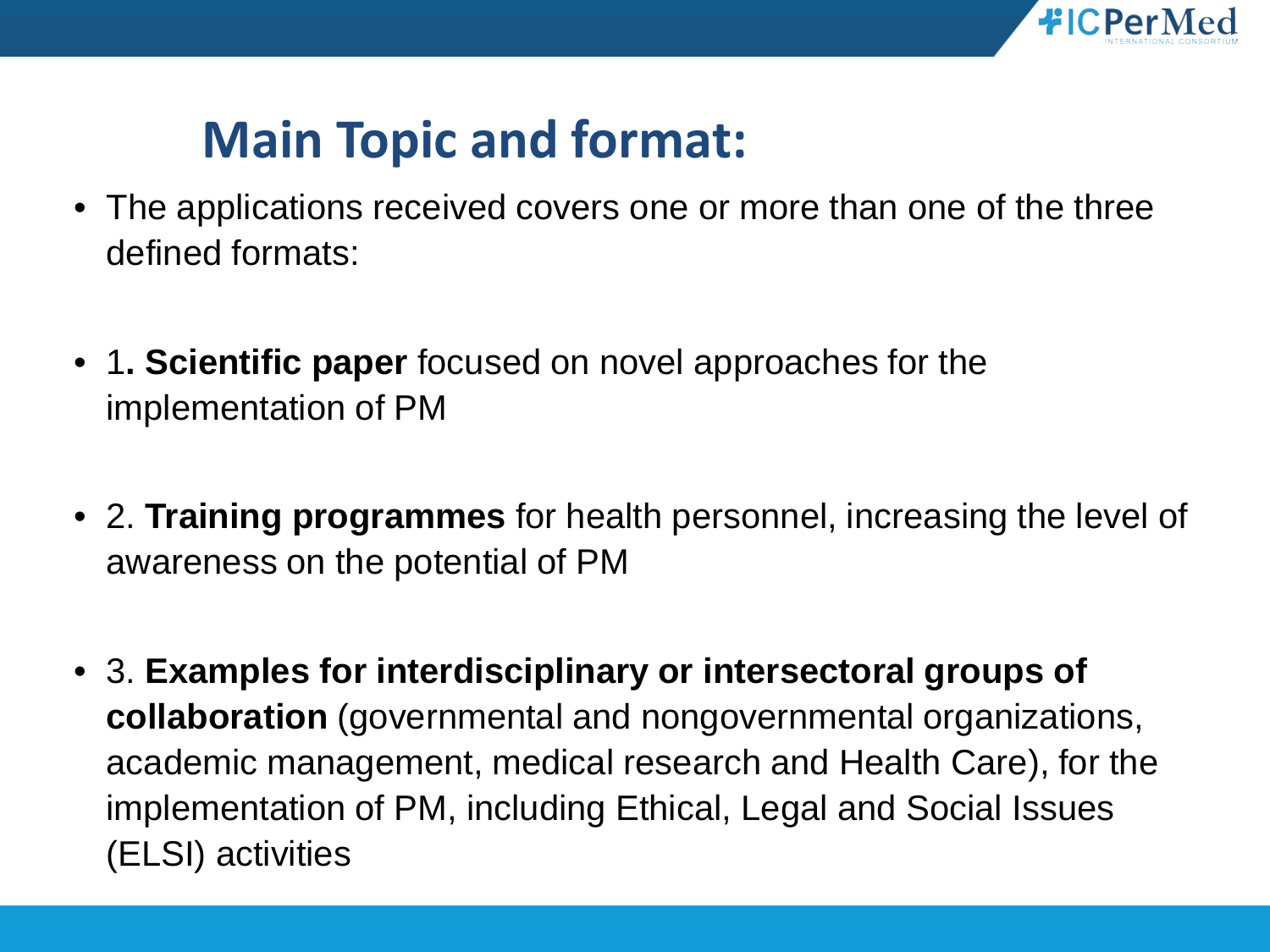

#### **Results Award BP 2018 - Selection Procedure**

- Proposals has been evaluated by seven researchers with different expertise, with geographic and gender balance.
- **One-stage process**
- Supported by the ICPerMed Steering Board with the final approval by the ICPerMed Executive Committee.
- In brief, 18 proposals have been submitted with a total of 61 researchers.
- Proposal geographic distribution: 9 from Italy, 3 from Israel, 2 from Spain and 1 from Luxembourg ,The Netherlands, Germany and Switzerland.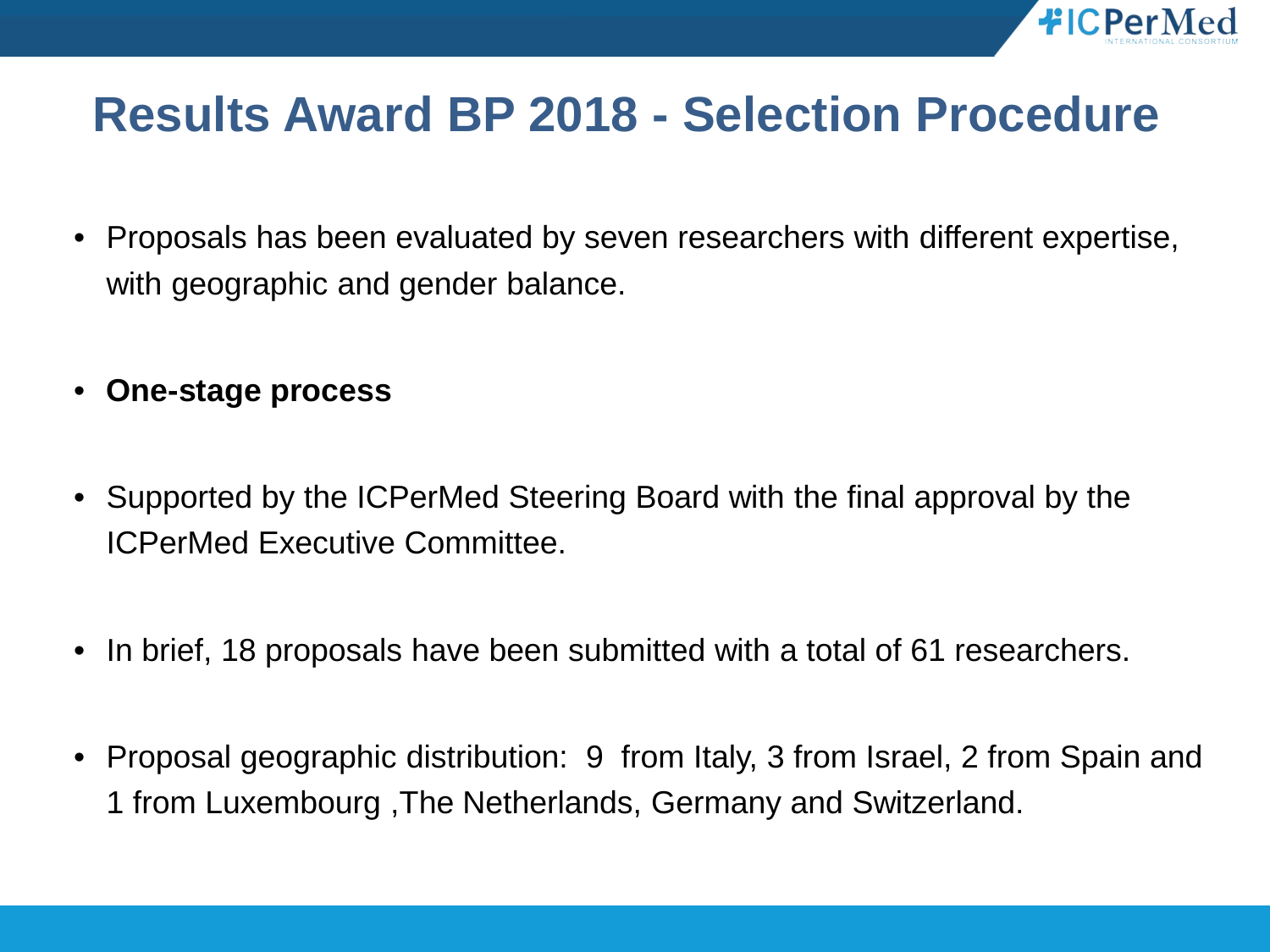#### **AWARD 2018**



#### **Poster presentation**

| <b>BENTVELSEN Robbert</b> | <b>Leiden University Medical Center</b> | <b>The Netherlands</b> |
|---------------------------|-----------------------------------------|------------------------|
| <b>NEUMAN Tzahi</b>       | <b>Hebrew University Hadassah</b>       | <b>Israel</b>          |
|                           | <b>Medical Center, Jerusalem</b>        |                        |
| <b>MUMME Marcus /</b>     | Universitatsspital, Basel               | Switzerland            |
| <b>BARBERO Andrea</b>     |                                         |                        |
| <b>CAPOBIANCO Enrico</b>  | University of Miami / CNR (ISOF)        | USA / Italy            |
|                           | <b>Bologna</b>                          |                        |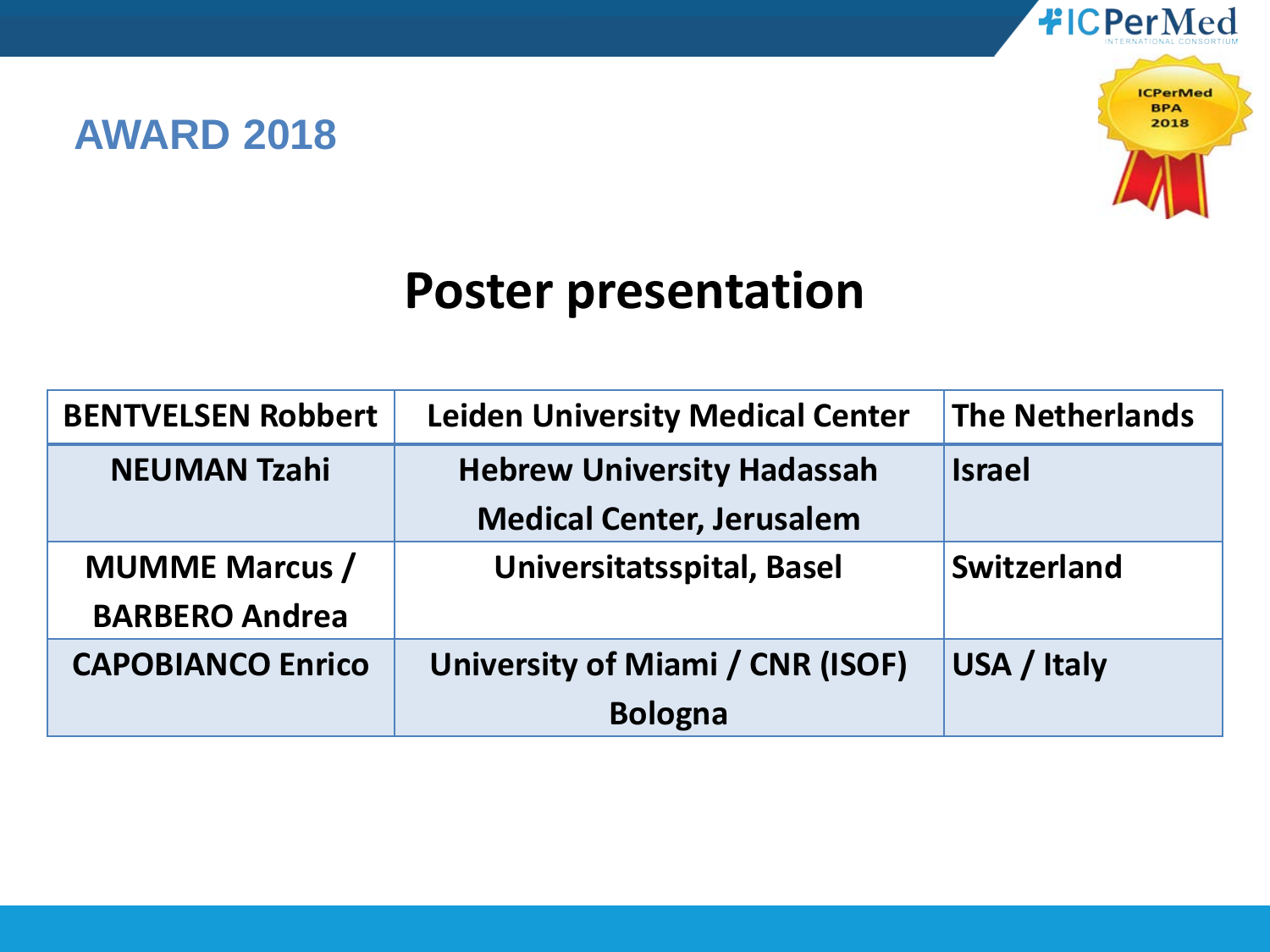

#### **Posters**

#### *"PARTICIPATIENT* **– Reducing the risk of catheter-associated urinary tract infections via a smartphone application for patients"**

- **Author: BENTVELSEN Robbert, Leiden University Medical Center. The Netherlands**
- *"The Participatient app is developed in co-creation with patients, nurses, physicians and psycologists. In our pilot we demonstrated the app helps make hospital stay safer and more pleasant for patients by giving information on infection prevention (Catheter Check) and practicalities on the hospital stay. "*

#### *"Value of information analysis in Personalise Medicine"*.

- **Author: CAPOBIANCO Enrico, University of Miami / CNR (ISOF) Bologna. USA / Italy**
- *Value of Information is the concept applied to two different studies in this poster by Enrico Capobianco and his coauthor. The so-called VoI empowers the idea of personalised Medicine, and is here presented as central to clinical decisions assisted by quantitative models. The examples cover Catchment Area analysis and assessment of Person-centered Treatments.*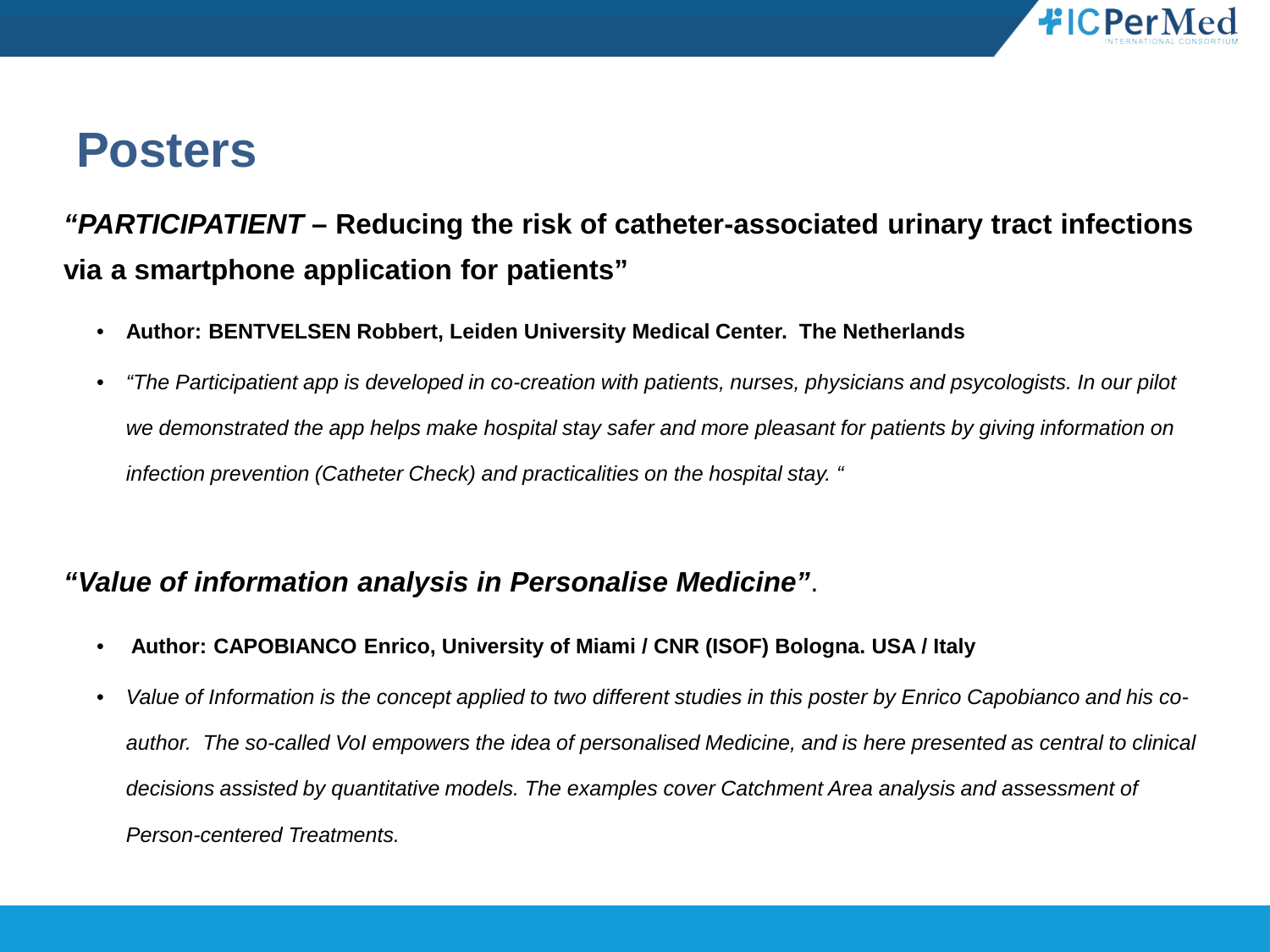

#### **Posters**

#### *"Nasal chondrocytes-based engineered autologous cartilage tissue for repair of articular cartilage defects"*

- **Author: MUMME Marcus / BARBERO Andrea ,Universitatsspital, Basel. Switzerland**
- *The objective of our approach is to develop a new regenerative therapy based on the use of autologous nasal chondrocytes (NC) and delivered as a tissue engineered cartilage graft. We performed a phase I, prospective, uncontrolled, investigator initiated clinical trial at University-Hospital Basel (Switzerland), (ClinicalTrials.gov: NCT01605201) with the objective of demonstrating safety & feasibility for the use of engineered nasal cartilage grafts (N-TEC).*

#### *"A Harmonization Study for the Use of 22C3 PD-L1 Immunohistochemical Staining on Ventana's Platform"*

- **Author : NEUMAN Tzahi, Hebrew University Hadassah Medical Center, Jerusalem. Israel**
- *Trial, showing that the Ventana platform can be used safely to stratify patients for pembrolizumab-based immunotherapy. Laboratories world-wide, which are using the Ventana platform, can safely perform the PD-L1 immunostain and treat their patients with the first-line immunotherapy for the different indications.*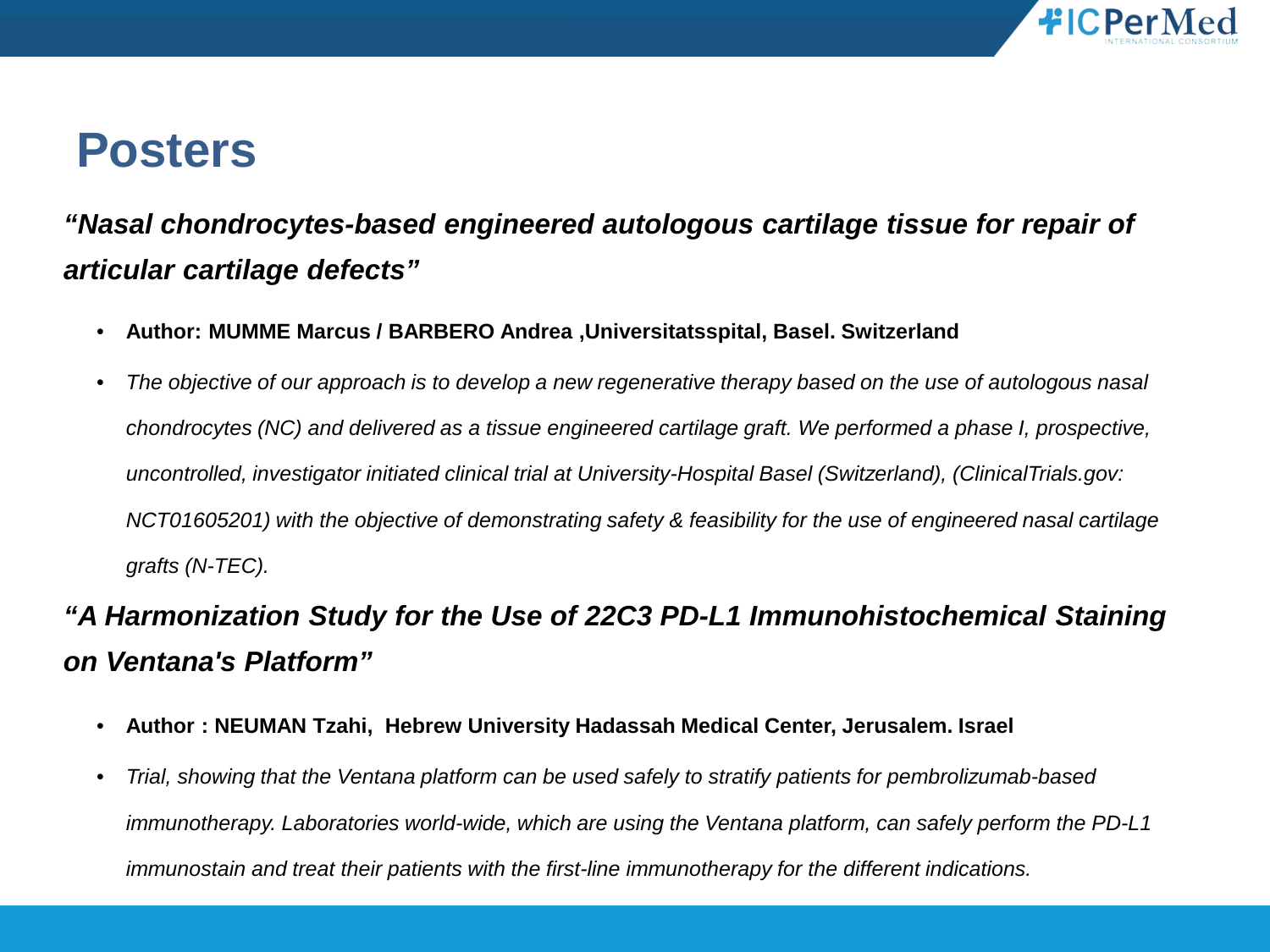#### • **Winners 2018**



| <b>First Author</b>   | Institution                        | Country        |
|-----------------------|------------------------------------|----------------|
| <b>Name</b>           |                                    |                |
| <b>ALONSO SANCHEZ</b> | <b>Navarrabiomed</b>               | <b>Spain</b>   |
| <b>Angel</b>          |                                    |                |
| <b>MARTIN DE DIOS</b> | <b>Foundacion Instituto Roche,</b> | <b>Spain</b>   |
| Consuelo              | <b>Madrid</b>                      |                |
| <b>TODT Daniel</b>    | Abteilung für Molekulare           | <b>Germany</b> |
|                       | und Medizinische Virologie         |                |
|                       | <b>Ruhr-Universität Bochum</b>     |                |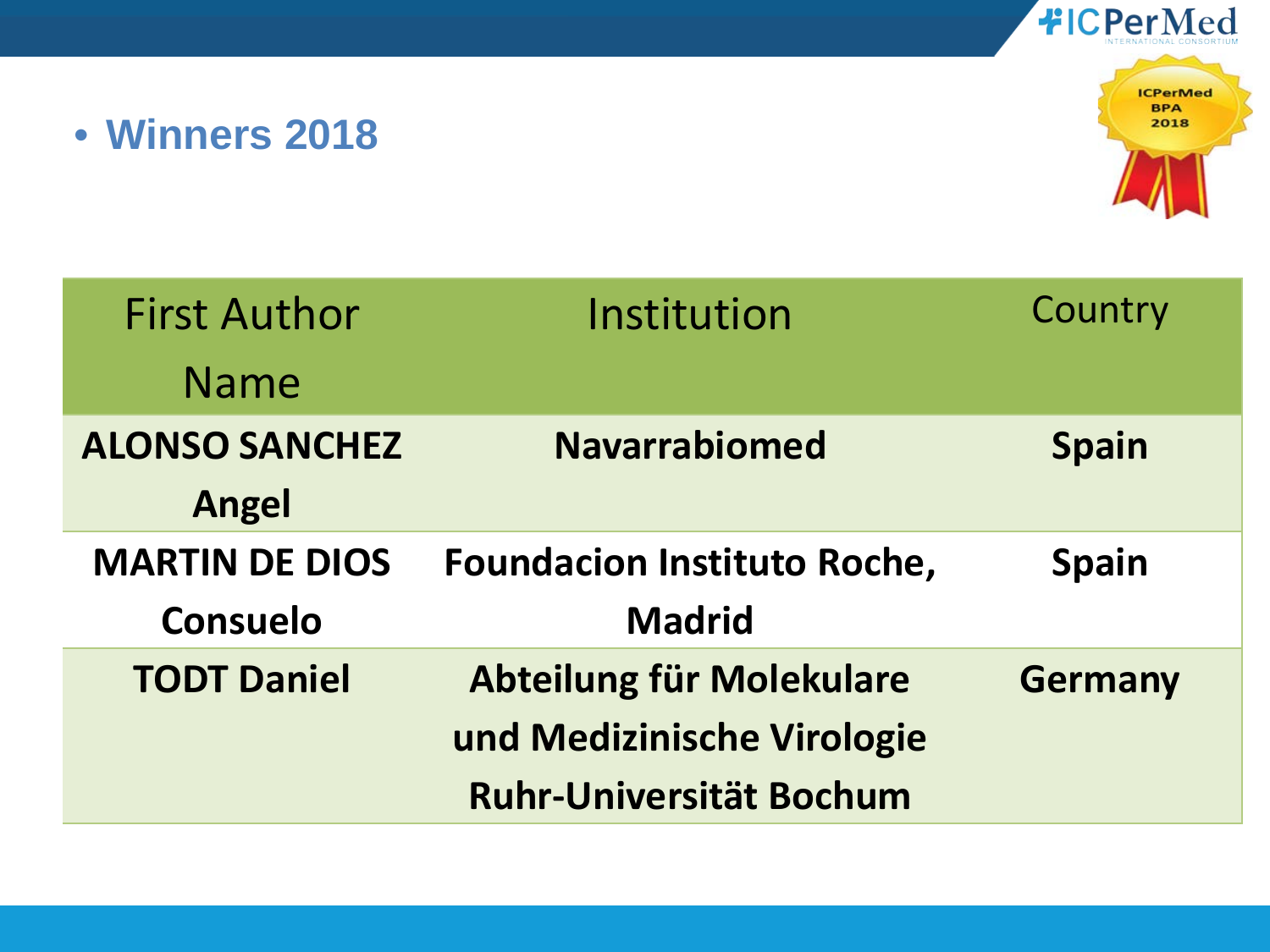

#### **ICPerMed "Best Practice in PM" Award 2018 Winner**

#### **NAGEN 1000: An example of a Project for Regional Implementation of Personalised Genomic Medicine in Healthcare**

Author : Angel ALONSO Sanchez,

NavarraBiomed. CENTRO DE INVESTIGACIÓN BIOMÉDICA. Spain.

"A project demonstrating the implementation of the Whole Genome Sequencing (WGS) derived information as a clinical tool for the development of precision medicine in the Public Health Service"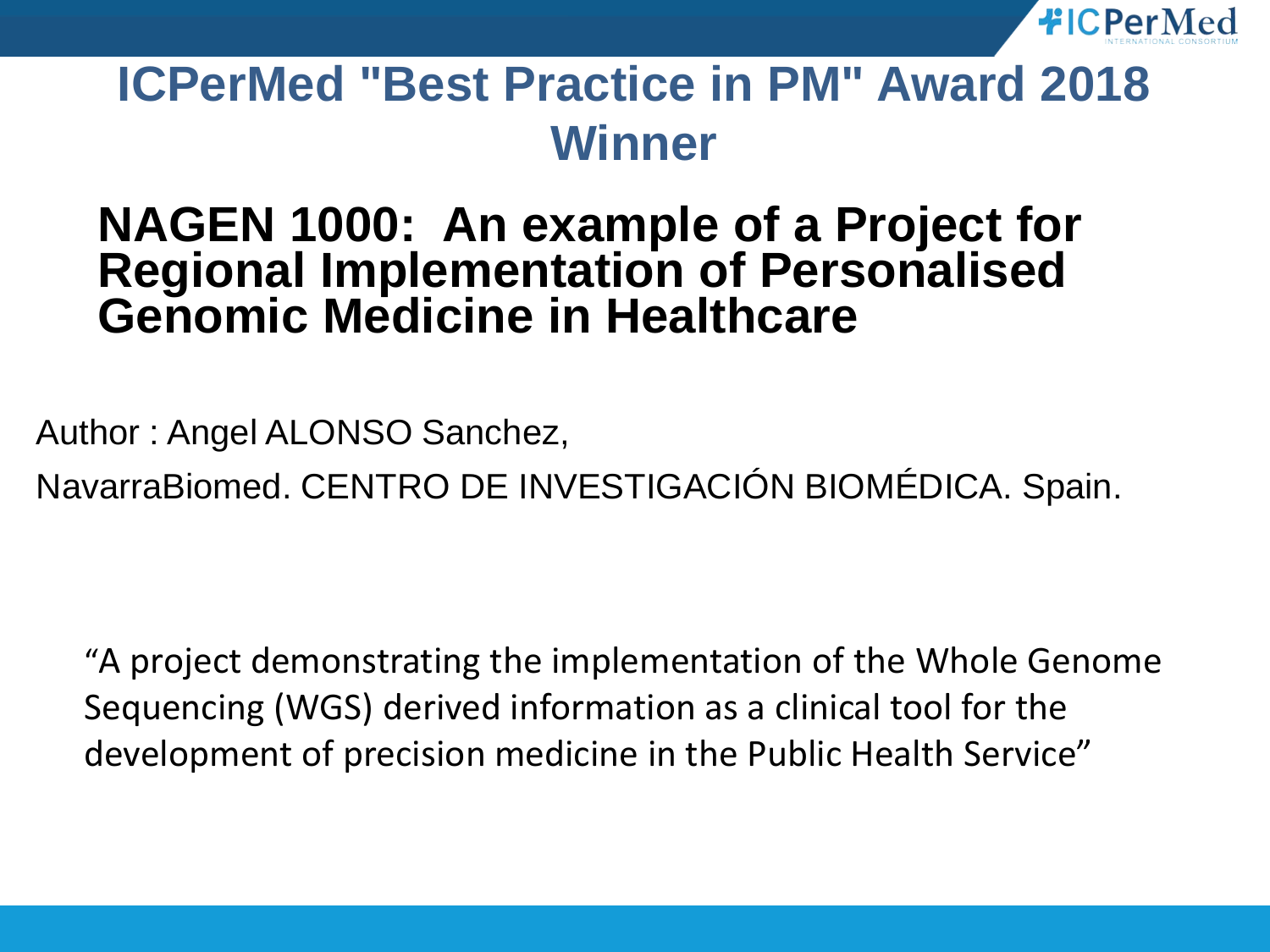

#### **ICPerMed "Best Practice in PM" Award 2018 Winner**

#### **Proposal of Recomendation for a National « Strategy on Personalised Medicine Report**

• Author : Consuelo MARTIN De DIOS

Fundación Instituto Roche. Spain

*"*Proposal of Recommendations for a National Personalised Precision Medicine Strategy, it is project promoted by Roche Institute Foundation with the aim of becoming a lever for a Personalised Precision Medicine National Strategy in Spain"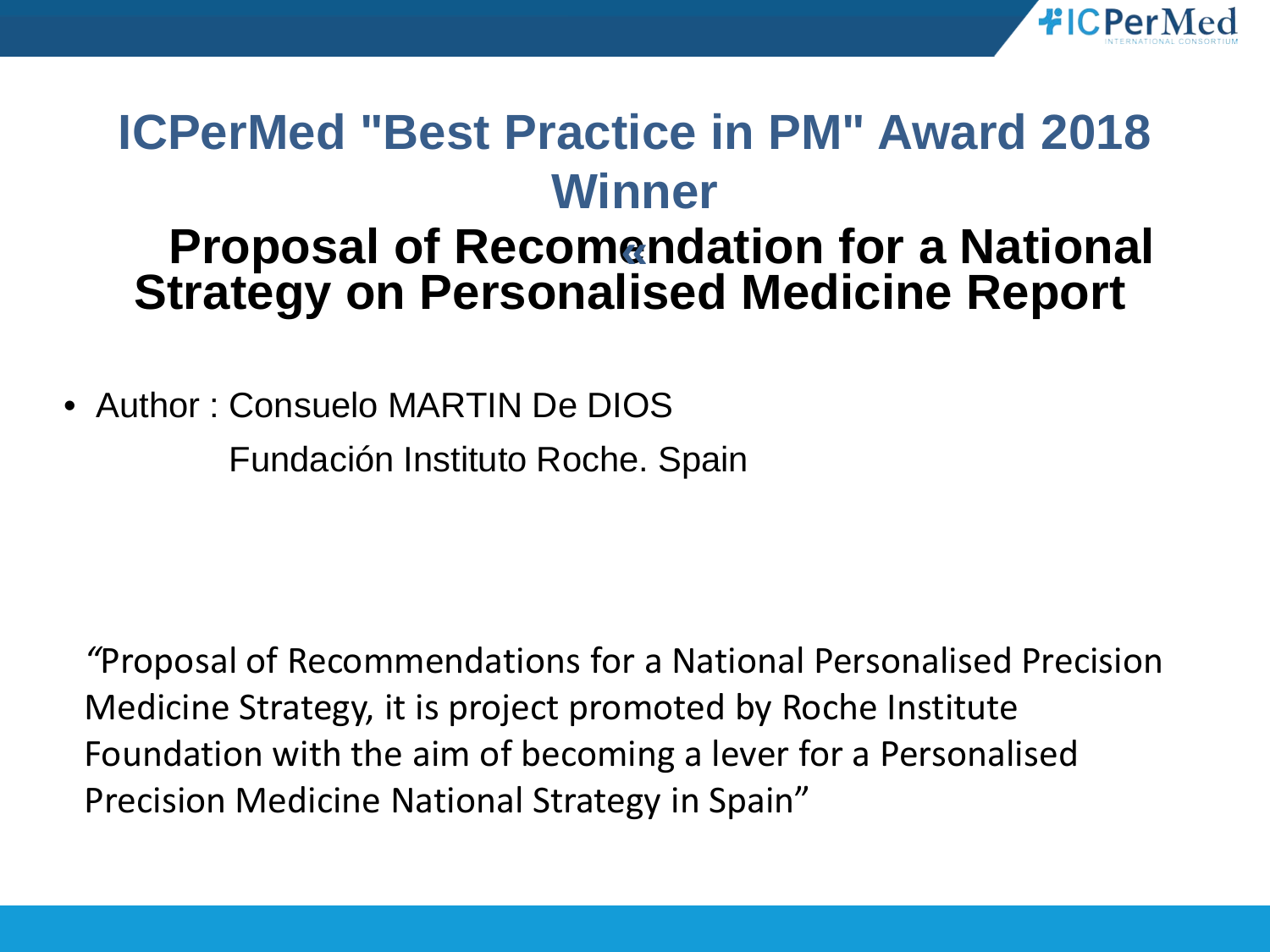

#### **ICPerMed "Best Practice in PM" Award 2018 Winner**

#### **In vivo evidence for ribavirin-induced mutagenesis of the hepatitis E virus genome**

#### • Author : Daniel TODT

Department of Molecular and Medical Virology Ruhr-Universität Bochum Germany

*"*In this project the authors tracked down single nucleotide variants in the genome of HEV that were associated with resistance to ribavirin . These marker could be used to early identify patients at risk for treatment failure"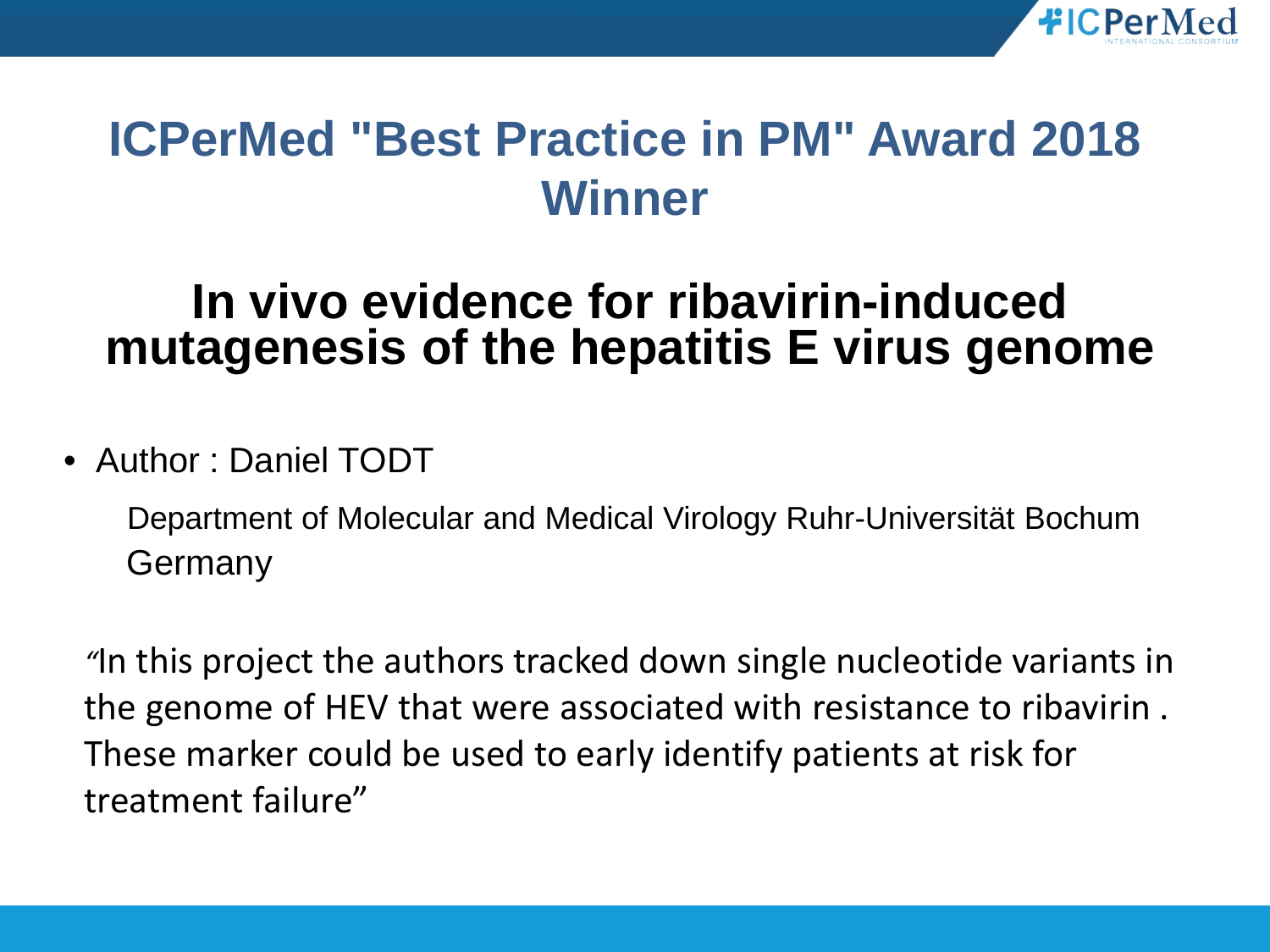

# **FUTURE Best Practise Recognition ICPerMed 2019 – 2nd call**

### **Personalised Medicine**

## **for all citizens and patients**

**within sustainable Health Systems**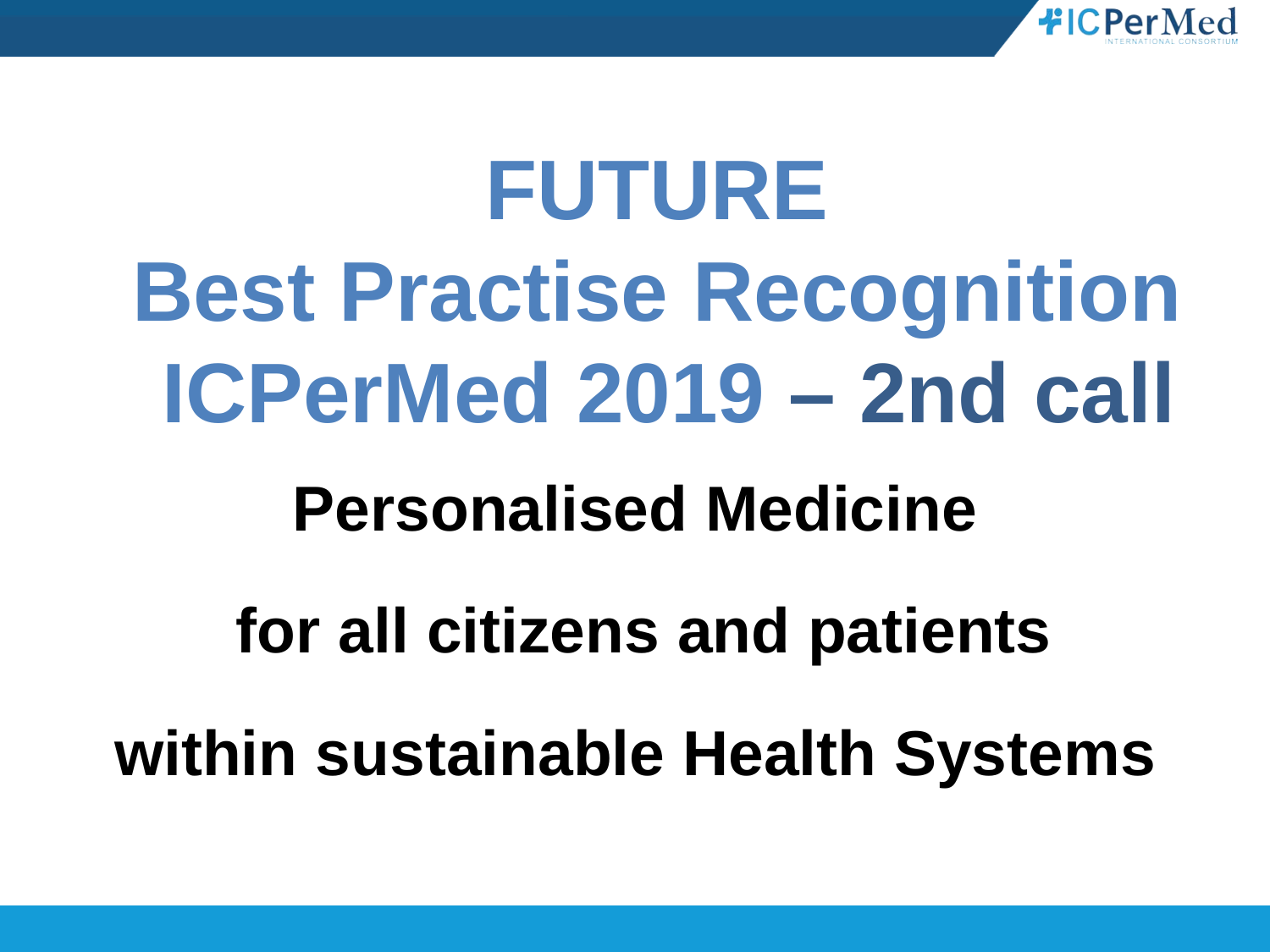

**Best Practise Recognition ICPerMed 2019 – 2nd call**

#### Today we will launch the second "BEST PRACTICE IN PERSONALISED MEDICINE" RECOGNITION 2019.

#### **#ICPerMed**

**Certificate of Best Practise Recognition ICPerMed 2019** 

This certificated is awarded to



Deadline for proposal submission will be on **21st of January, 2019.** 

#### Opened to **applicants worldwide.**

Call topics have been aligned to **topics of Madrid Workshop 2019.** Same Evaluation criteria and procedure as the 1<sup>st</sup> call.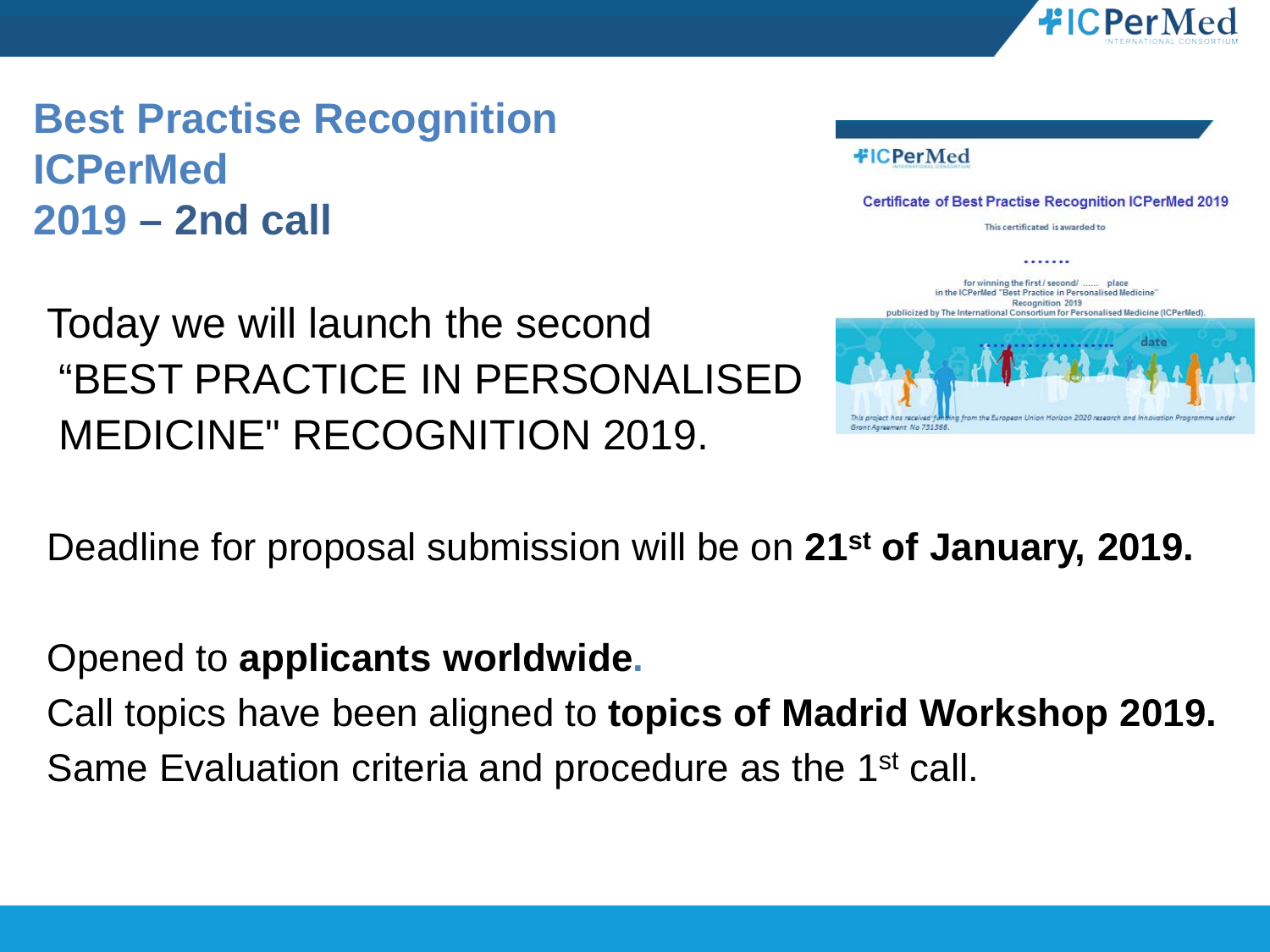

#### **Best Practise Recognition ICPerMed 2019 – 2nd call**

#### **We wait your applications!!!**

#### **For more information:**

<https://www.icpermed.eu/>

Maria Grazia Mancini Maria Josefina Ruiz Alvarez [mg.mancini-esterno@sanita.it](mailto:mg.mancini-esterno@sanita.it) [mj.ruizalvarez-esterno@sanita.it](mailto:mj.ruizalvarez-esterno@sanita.it)